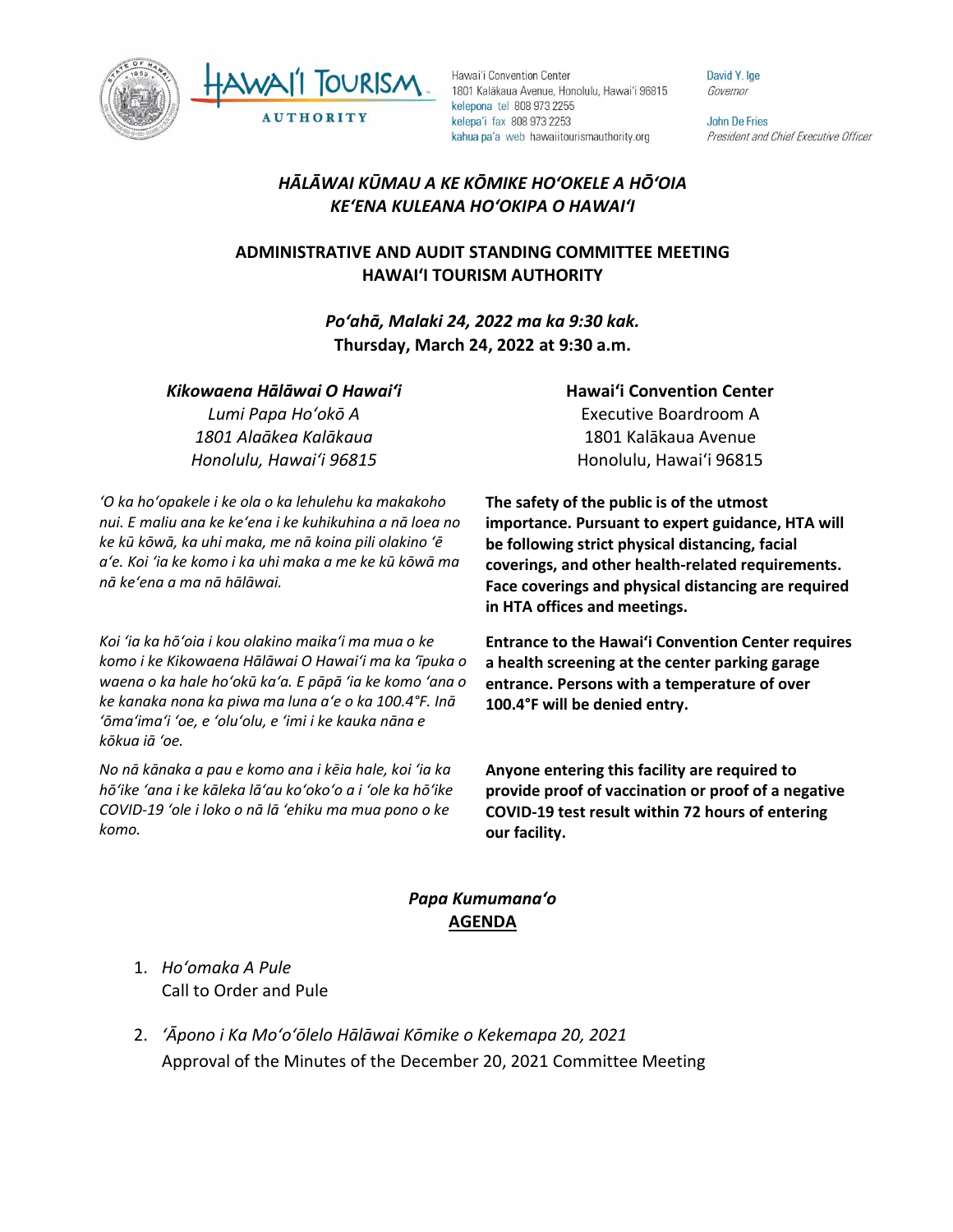

David Y. Ige Governor

**John De Fries** President and Chief Executive Officer

- 3. *Nū Hou Laulā a me ka Nāʻana i Nā Hōʻoia No Ke Keʻena Kuleana Hoʻokipa o Hawaiʻi* General Update and Overview of Audits on the Hawai'i Tourism Authority
- 4. *Kūkākūkā, ʻĀpono A Hoʻoholo No Ka Loiloi Kūmakahiki I Ka Pelekikena A Luna Hoʻokele* Discussion, Recommendations and/or Action Regarding the Annual Evaluation of the HTA President & Chief Executive Officer's Performance \*\*\*
	- a. *Nāʻana Wehewehena Kūlana Hana* Review of Job Description
	- b. *Nāʻana Palapala ʻAelike* Review of Contract
	- c. *Ka Hōʻike Loiloi o ka Pelekikena & ka Luna Hoʻokele* Evaluation of the President & Chief Executive Officer
- 5. *He Nāʻana Laulā o Ko Ke Keʻena Kuleana Hoʻokipa o Hawaiʻi Pakuhi Pāʻoihana* General Overview of the Hawai'i Tourism Authority's Organization Chart
- 6. *E Hōʻoia I Ka ʻĀpono o Nā Lālā Papa o Ke Keʻena Kuleana Hoʻokipa o Hawaiʻi, A Me Ka Hāʻawi ʻAna I Ke Kōkua I Nā Kānaka I Hāpai Inoa ʻIa, I Hiki Ke Hoʻomākaukau Iā Lākou No Nā Hālāwai Hoʻolohe I ʻĀpono ʻIa* Confirmation of Hawai'i Tourism Authority Board Members and Assistance Provided to Nominees by the Hawai'i Tourism Authority to Prepare a Nominee for Confirmation Hearings
- 7. *Ka Nāʻana, Ke Kūkākūkā, a me Ka Hana Pili I Ko Ke Keʻena Kuleana Hoʻokipa o Hawaiʻi Mau Manaʻo Hoʻokō a me Nā Kaʻina Hana* Review, Discussion and Action on Hawai'i Tourism Authority's Policies and Procedures
	- a. *Ko Ke Kuleana Hoʻokipa o Hawaiʻi ʻAhaʻōlelo Kūmakahiki a me Nā Manaʻo Hoʻokō Moʻohelu Kālā Hana* Hawai'i Tourism Authority's Annual Legislative and Operational Budgeting Policies
	- b. *Ko Ke Keʻena Kuleana Hoʻokipa o Hawaiʻi Manaʻo Hoʻokō Kiʻi a me Nā Kaʻina Hana* Hawai'i Tourism Authority's Procurement Policies and Procedures
	- c. *Ko Ke Keʻena Kuleana Hoʻokipa o Hawaiʻi Manaʻo Hoʻokō ʻAhaʻōlelo a me Nā Kaʻina Hana* Hawai'i Tourism Authority's Legislative Policies and Procedures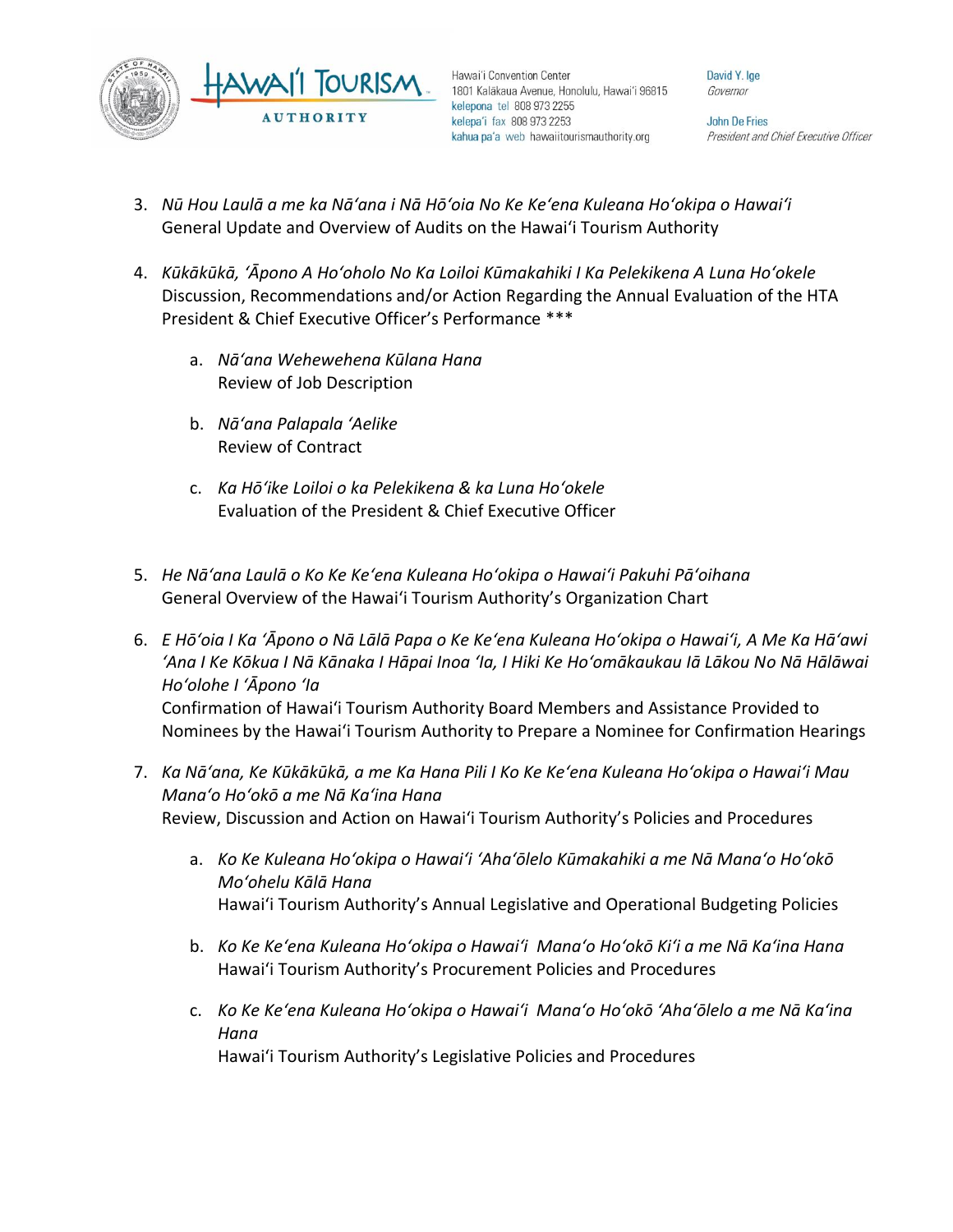

David Y. Ige Governor

John De Fries President and Chief Executive Officer

- d. *Ko Ke Keʻena Kuleana Hoʻokipa o Hawaiʻi Mau Manaʻo Hoʻokō Pilina ʻOihana*  Hawai'i Tourism Authority's Industry Relations Policies
- e. *Ko Ke Keʻena Kuleana Hoʻokipa o Hawaiʻi Mau Manaʻo Hoʻokō Hoʻokaʻaʻike* Hawai'i Tourism Authority's Communications Policies
- 8. *Ka Nāʻana, Ke Kūkākūkā, a me Ka Hana Pili i Ke Noi ʻIkepili a me Ka Noiʻi Mai Ke Keʻena Kuleana Hoʻokipa o Hawaiʻi* Review, Discussion, and Action on Requests for Information and Research Received by the Hawai'i Tourism Authority
- 9. *Ke Kūkākūkā, Ka Nāʻana, a me Ka Hana Pili i Nā Pilina ʻOihana o Ke Keʻena Kuleana Hoʻokipa o Hawaiʻi Ma Ka Pōʻaiapili o Nā Māhele Mokuʻāina, Nā Māhele Kalana, a me Nā Māhele Pekelala*

Discussion, Review, and Action on Agency Relations of the Hawai'i Tourism Authority Related to State Departments, County Departments, and Federal Departments

- 10. *Ke Kūkākūkā, Ka Nāʻana, a me Ka Hana Ma Ka Mana, Nā Kōmike Kūmau, Nā Kōmike Kolokolo,* a me Nā Hui i ʻAe ʻIa e Launa Discussion, Review, and Action on the Authority, Standing Committees, Investigatory Committees, and Permitted Interaction Groups
- 11. *Hoʻokuʻu*

Adjournment

*\*\*\* ʻAha Hoʻokō: Ua hiki i ka Papa Alakaʻi ke mālama i kekahi hālāwai kūhelu i kū i ka Hawaiʻi Revised Statutes (HRS) § 92-4. E mālama ʻia kēia hālāwai kūhelu nei ma lalo o ka § 92-5 (a)(4), § 92-5 (a)(8) and §201B-4(a)(2) no ka pono o ko ka Papa Alakaʻi kūkā a hoʻoholo ʻana i nā nīnūnē a nīnau i pili i ko ka Papa Alakaʻi kuleana me ko ka Papa Alakaʻi loio. He hālāwai kūhelu kēia i ʻole paulele ʻia ka ʻikepili a i mea hoʻi e mālama kūpono ai ko Hawaiʻi ʻano, he wahi i kipa mau ʻia e nā malihini.*

**\*\*\* Executive Session:** The Committee may conduct an executive session closed to the public pursuant to Hawai'i Revised Statutes (HRS) § 92-4. The executive session will be conducted pursuant to HRS § 92-5 (a) (2), § 92-5 (a)(4), § 92-5 (a)(8) and §201B-4(a)(2) for the purpose of consulting with the board's attorney on questions and issues pertaining to the board's powers, duties, privileges, immunities, and liabilities; to consider hiring and evaluation of officers or employees, where consideration of matters affecting privacy will be involved; and to discuss information that must be kept confidential to protect Hawai'i's competitive advantage as a visitor destination.